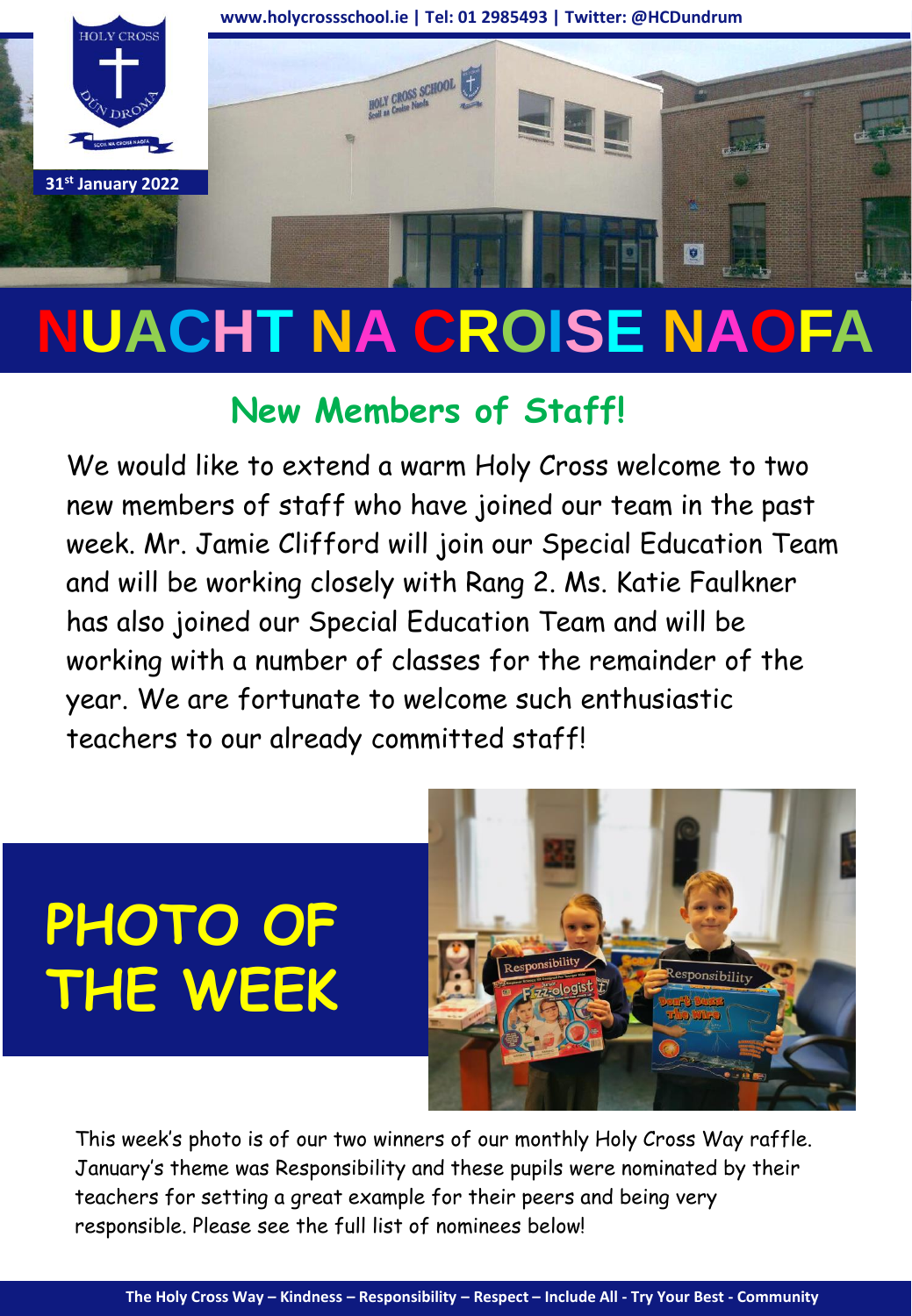

#### **Covid Isolation Updates**

The advice for isolation of confirmed cases of Covid 19 and household close contacts has been updated a number of times over the last few weeks. The HPSC Isolation Quick guide for under 13s was last updated on 27th Jan 2022. We have attached a copy of this for parents as it can be a little confusing trying to keep up with the most recent guidance. As always, we really appreciate the co-operation of our parents in relation to cases of Covid 19.



**GAA Arrangements this week**

There is one change to our training schedule for GAA this week. **Training for Rang 5 & Rang 6 girls will take place on Tuesday 1st Feb from 2:40-3:30 to facilitate our staff meeting which takes place after school on Wednesday.** The boys will train as usual in the yard on Thursday from 2:40-3:30.

Matches for both teams will begin next week. Further details will be communicated by teachers and will be in next week's Nuachtlitir.

### **Staff Car Parking**



I would like to remind all parents that our car park in front of the school is for staff only and cannot be used in the mornings for drop offs. Míle Buíochas.